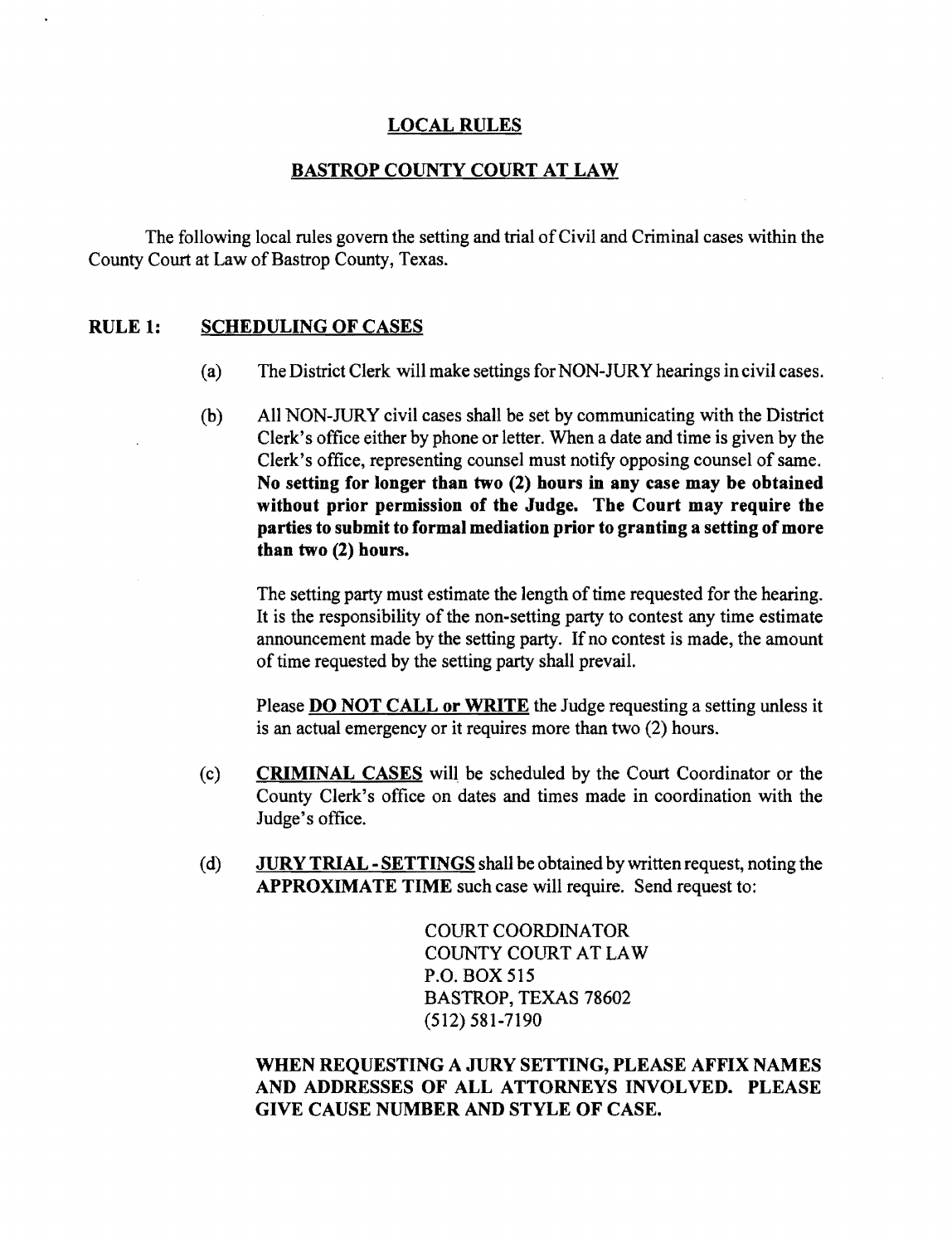- (e) No settings will be made in the Courtroom or by speaking with the Judge.
- (f) JURY CASES will be set in order oftheir filing date, Le., oldest case first, etc. This order of hearing will be deviated from ONLY if there is good cause.

### THERE WILL BE NO PREFERENTIAL JURY SETTINGS.

- $(g)$  PRE-TRIAL DATES are for both Civil and Criminal cases.
- (h) Counsel requesting a Jury Trial setting, by said request impliedly affirms that the pleadings are in order, ad litem appointments have been made, all parties are before the Court, all necessary motions have been made, discovery has been completed and the case is ready for trial.
- (i) If the above is **NOT ADHERED** to, the case will be placed  $\overline{LAST}$  on the jury request list or removed from the jury docket at the discretion of the Court.
- $(i)$  CONTINUANCE No agreed continuance by attorneys after a case is set is permitted without approval of the Court. EXCEPT for a showing of good cause for a continuance, the case will automatically be placed LAST on the jury request list.
- (k) PURSUANT TO RULE 141, TEXAS RULES OF CIVIL PROCEDURE, IF A CASE IS SETTLED OR CONTINUED WITHIN TEN (10) DAYS OF TRIAL SETTINGS, THE PARTIES MAYBE REQUIRED TO PAY THE COST OF SUMMONING AN UNUSED JURY PANEL.
- (1) APPEARANCE AT PRE-TRIAL SETTINGS BY ATTORNEY IS MANDATORY. On this date final motions are heard and jury week scheduling is done. The Court may set pre-trial motions at any time on its own motion.
- (m) **PROPOSED JURY CHARGES** are to be exchanged by Attorneys and presented to the Court on Pre-Trial day.
- (n) EXHIBITS must be marked prior to the trial day. A list of all exhibits must be represented to the Court Reporter on the day of trial.
- (0) Attorneys are required to attend court for all settings ofwhich he or she has notice. It is the responsibility of each attorney who has a scheduling conflict immediately upon discovering the conflict to resolve the conflict by rescheduling with Court approval, by attending the setting, or by associating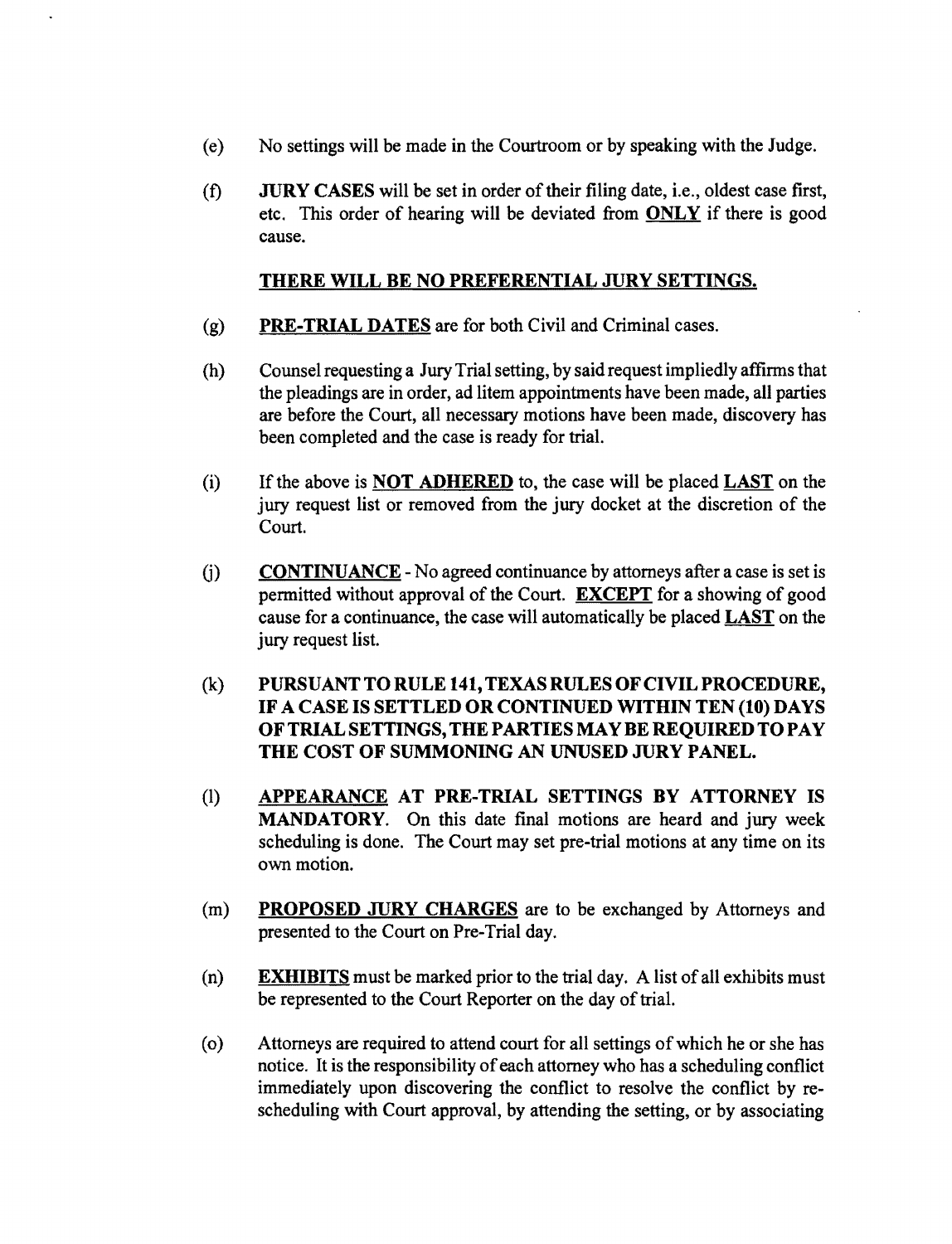counsel who will attend the setting.

In the event that counsel fails to attend a setting without prior Court permission, the Court may appoint an attorney to attend the setting and assess the appointed attorney's fees against the attorney. Said fee, when ordered, shall be paid by a date certain as specified in the Court's order. If that fee is not paid by the date ordered, it may be enforced by contempt or any other legal remedy.

(P) The Court may, but is not required to, grant a scheduling order, which must be followed by the litigants and counsel.

## RULE 2: COURT APPOINTED ATTORNEYS IN CRIMINAL CASES

(a) The Court Coordinator shall maintain a list of attorneys approved by the Court. The court shall make appointments from the list in the order in which the attorney's names appear on the list, unless the court determines that good cause exists to appoint another attorney. An attorney who is not appointed in the order in which the attorney's name appears on the list shall remain next in order on the list.

## (b) **COMPENSATION**

### CRIMINAL CASES

Disposed of by:

Plea \$200.00

Trial **Attorney must submit itemized** statement outlining all time spent on case and all expenses. The Court will review the statement and authorize payment accordingly based on the rate of \$60 per hour.

### JUVENILE CASES

Disposed of by:

| Detention Hearing | \$80.00                       |
|-------------------|-------------------------------|
| Agreement         | \$200.00                      |
| Trial             | Attorney must submit itemized |
|                   | statement outlining all time  |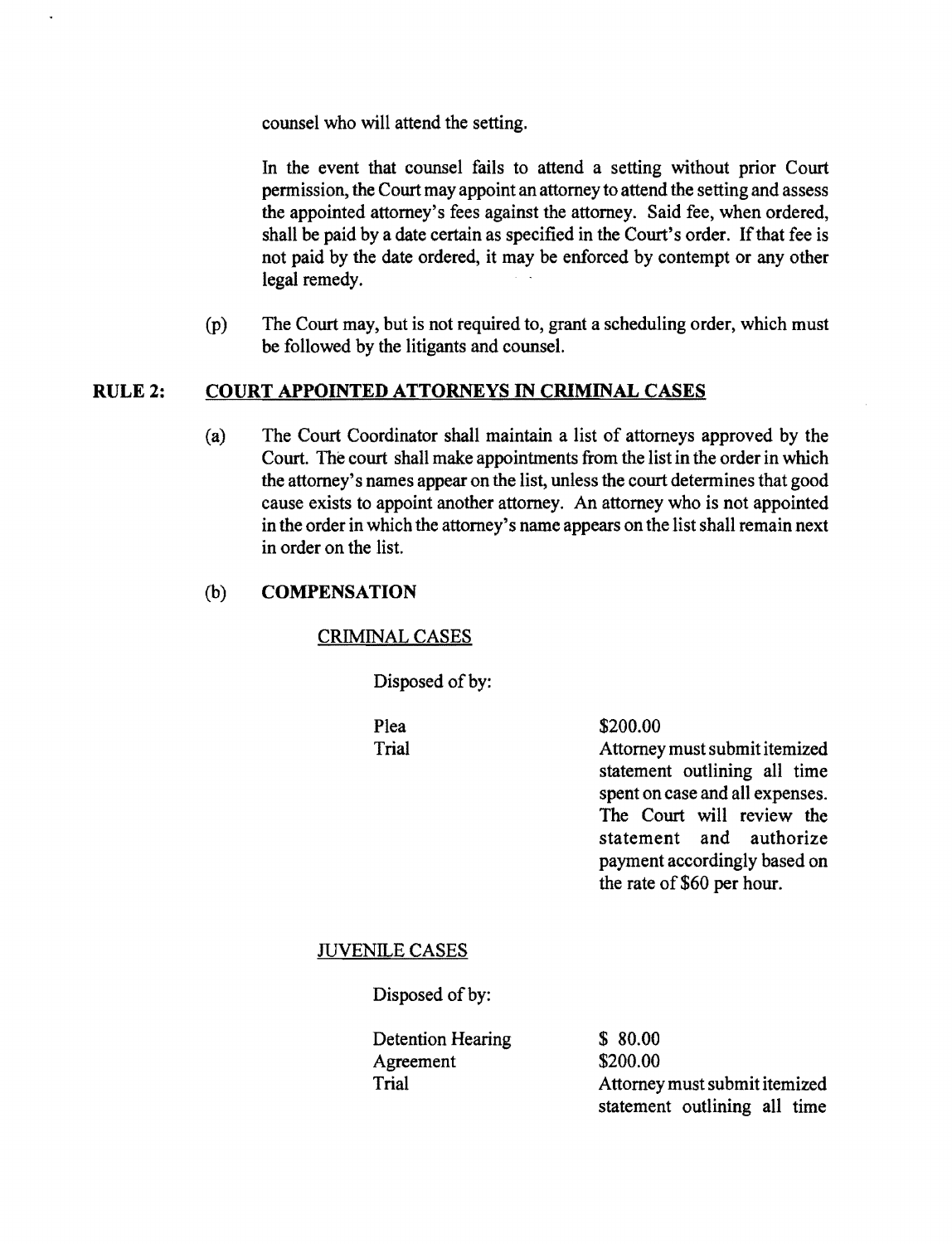spent on case and all expenses. The Court will review the statement and authorize payment accordingly based on the rate of \$60 per hour.

### CHILD PROTECTIVE SERVICES CASES

Status/Review Hearings \$100.00

All other contested hearings Attorney must submit itemized statement outlining all time spent on case and all expenses. The Court will review the statement and authorize payment accordingly based on the rate of \$60 per hour.

## (c) HOW TO SUBMIT BILLS FOR REPRESENTING INDIGENT **DEFENDANTS**

When a case is resolved the payment voucher should be filled out and given to the Court Coordinator at that time in the Courtroom.

## RULE 3: ORDERS NEEDING TO BE EXECUTED SHALL BE SENT DIRECTLY TO THE JUDGE. DO NOT SEND TO THE DISTRICT CLERK. SENDING TO THE DISTRICT CLERK CAUSES DELAY AND CONFUSION.

All orders must be executed by all counsel and/or parties before submitting to the Judge for approval. If the order is not executed by all counsel and/or parties, proof must be attached that a letter and copy of the order has been sent to the opposing counsel and/or party indicating the number of days the opposing counsel and/or party have to file objections.

If opposing counsel and/or party file objections, a proposed order must accompany such objections.

All orders must have a tab designating the Judge's signature space.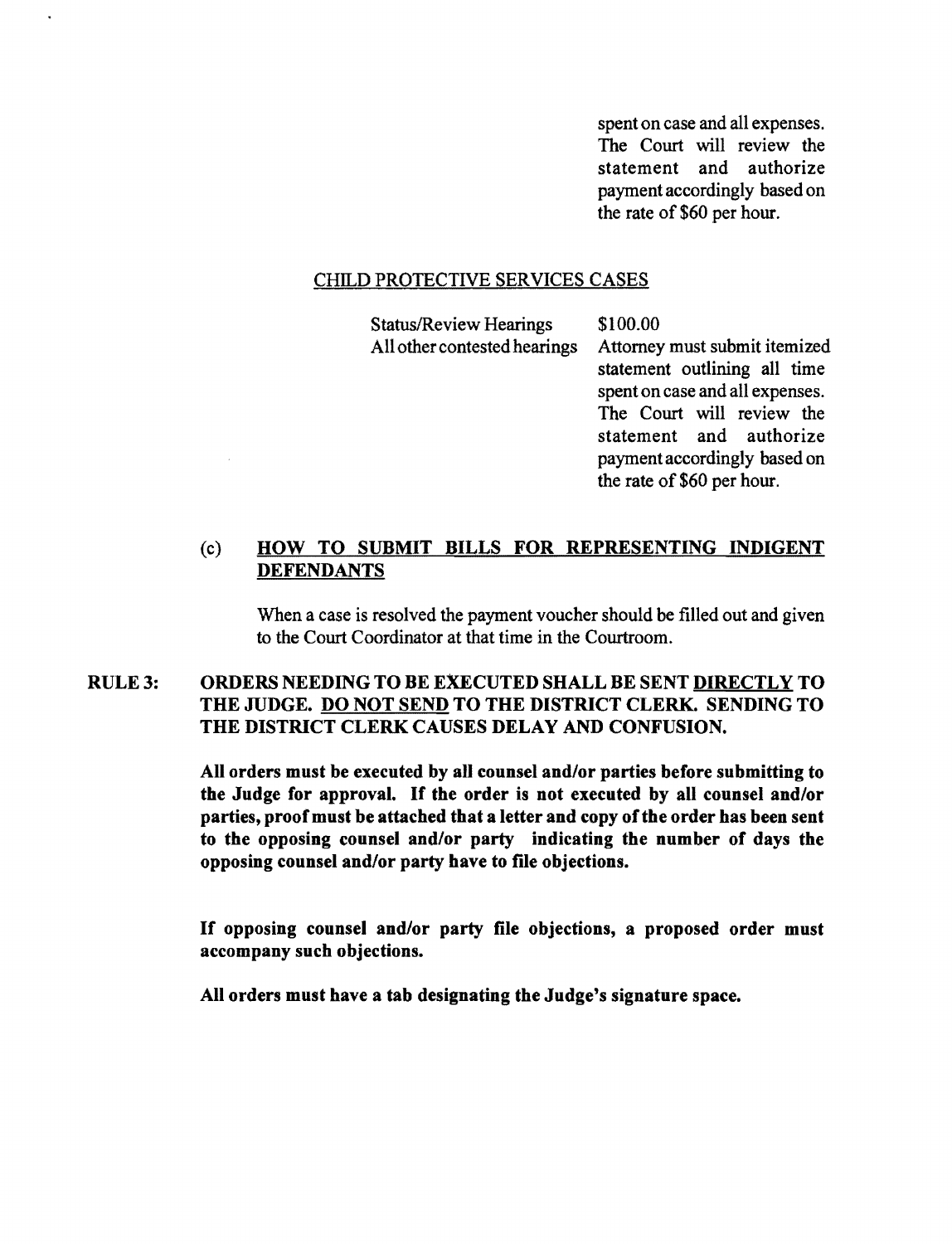#### RULE 4: ORDER OF PROCEEDINGS ON COURT DAYS

**CIVIL** 

9:00A.M. Docket call

## CRIMINAL

9:00A.M. Docket call

#### RULES: ASSIGNMENT OF CASES

Civil cases will be assigned to the County Court at Law by the Clerk when filed.

#### RULE 6: SPECIAL REOUIREMENTS FOR DOMESTIC RELATIONS CASES.

- (d) To expedite trials, it shall be the duty of each attorney to confer, **PRIOR** to trial, with each other attorney regarding settlement, stipulations, estimated time of trial, waiver of jury, the extent, description, character and value of the property in question, amount of support, conservatorship, periods of possession and/or access, rights, duties and powers of the conservators, and contested issues. Prior to trial, a written statement (form available from Clerk) shall be filed certifying that a good faith effort to so confer has been made and containing any agreed stipulations.
- (e) At least thirty (30) days prior to any contested hearing, the Husband and Wife each shall file with the Court, or upon written mutual agreement, exchange between themselves sworn inventories. Each inventory shall list the value of each item of property and shall list each liability, the number of periodic payments in arrears, ifany, the property securing its payments, and the name of the creditor. Any property or liability claimed to be separate shall be so characterized. AU benefits arising from a party's employment (such as pensions, profit sharing plans, savings for thrift plans, whether vested or not) shall be identified, and the last incorporated into the inventory as an exhibit thereto.

The inventory or a summary attached thereto shall list the property values and liabilities in a columnar form with each column totaled. Each inventory shall show the net worth of the community estate and the net worth on any claimed separate estate. All inventories shall be supplemented from the date of the original inventory through the day of the trial. When a suit is tried, three  $(3)$ copies ofall inventories and supplemental inventories shall be made available for use in trial.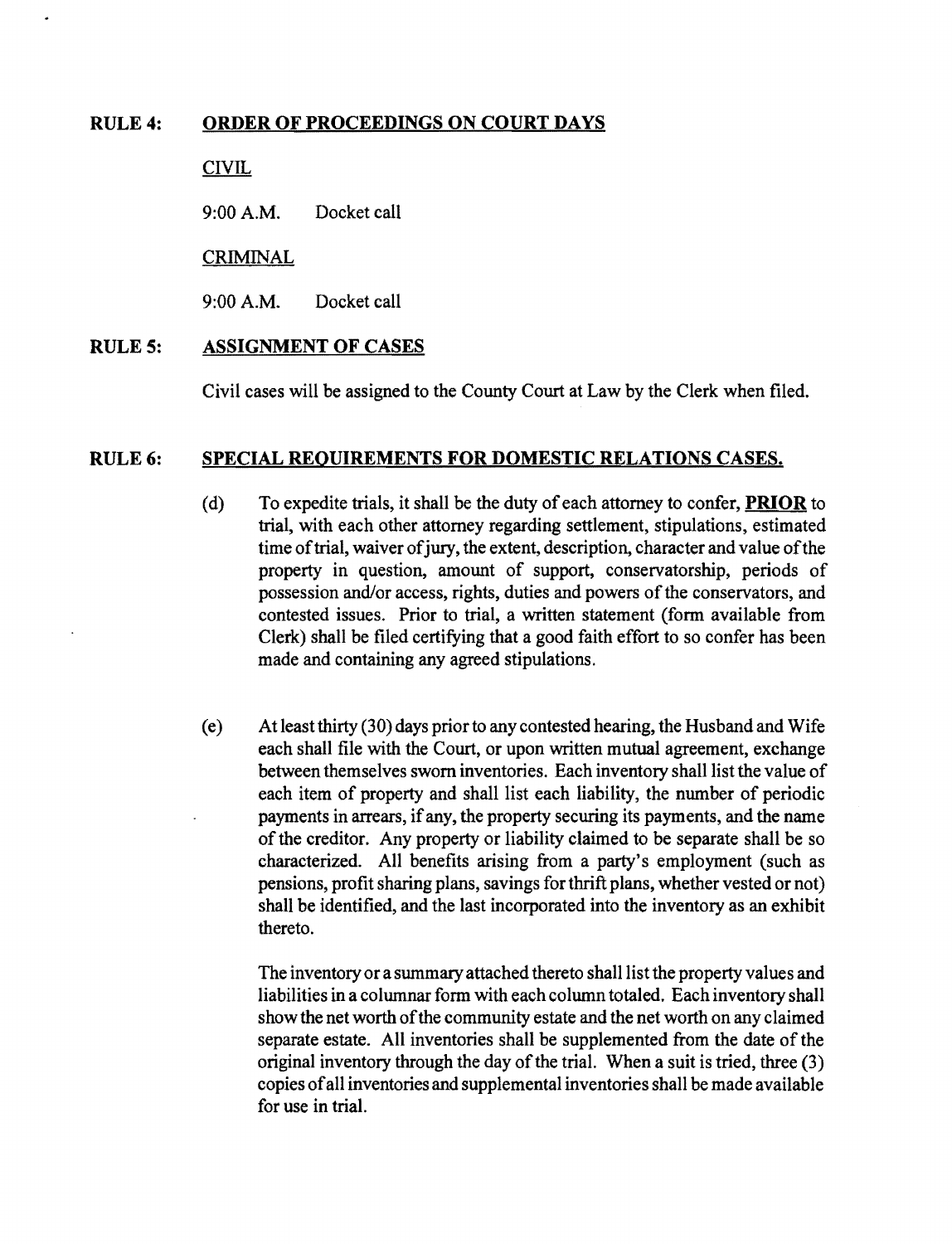(f) The amount of child support payable by the obligor parent shall be set in accordance with the current Child Support Guidelines adopted by the Supreme Court of Texas, unless legal justification for deviation from said guidelines is established.

## RULE 7. FOR KID'S SAKE PROGRAM

- 1. The Petitioner and Respondent in all divorce actions involving the custody of minor children shall attend the "For Kids' Sake" program prior to obtaining a setting on a final hearing.
- 2. Each parent in this case will be required to attend and complete a four-hour seminar for parents within sixty (60) days after the filing of the petition, except when attendance is waived.
- 3. The seminar is not about law. It is designed to help parents learn how to make separation and divorce less painful for their children. It will be worthwhile even if both parents think all members of the family are already coping well.
- 4. Petitioner will attend the first session available after the filing of the divorce action. Respondent will attend the second session available after the filing of the divorce action, ifRespondent does not attend the first session.
- 5. Certificates of attendance for both the Petitioner and Respondent shall be filed with the District Clerk prior to the final hearing.
- 6. Failure to attend the "For Kids' Sake" program as scheduled or to file the certificate of attendance by the final hearing is punishable by contempt.
- 7. The case will not be concluded until both parents have completed the seminar or obtained a waiver, except in cases where a parent defaults (fails to respond to service of court papers).

# RULE 8. DISMISSAL DOCKET

- (a) At lease once a year, cases which have not been disposed within two years from the date of filing may be dismissed for want of prosecution. Notice of intention to dismiss shall be given in accordance with Rule 165a ofthe Texas Rules of Civil Procedure to all attorneys of record and parties pro se whose addresses are shown on the docket or in the papers on file.
- (b) Ifmore than one case appears on the dismissal docket for a certain date, a list ofcases to be dismissed shall be posted in a conspicuous place in the Clerk's office.